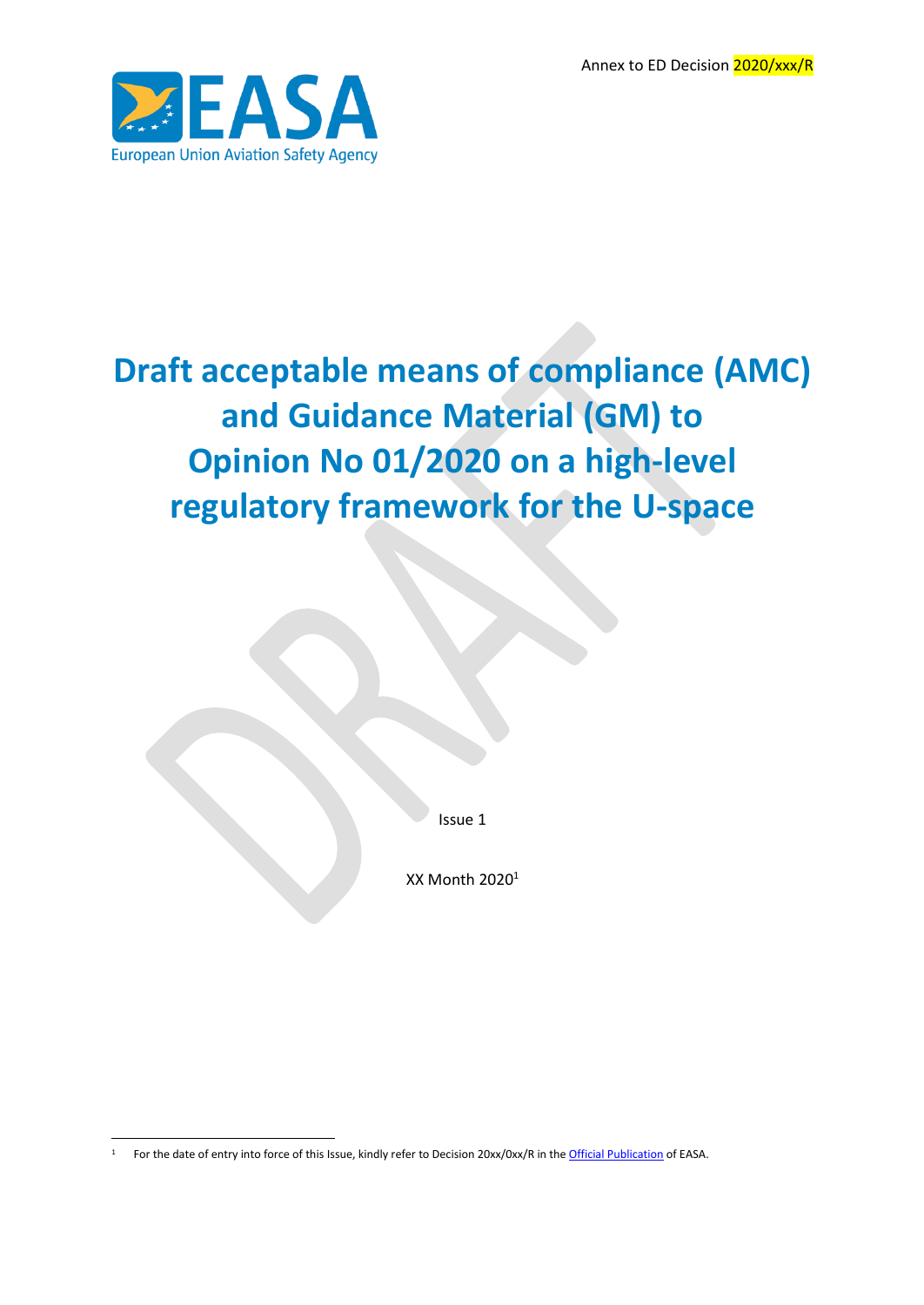

## **GM1 to Article 1 Subject matter and scope**

#### APPLICABILITY

The subject matter of the regulation refers to the categories of persons or organisations to which the rules applies. It also exonerates some UAS operations from the application of the rules. The rules shall not apply to drones that are either toys, model aircraft within clubs and associations that receive an authorisation in accordance with Article 16 of Commission Implementing Regulation (EU) 2019/947or limited in their weight and speed which are the UAS within the open category A1. It is considered that such types of drones can be frequently used for recreational purposes by anyone and therefore there should be exempted from the application of this Regulation.

### **GM1 to Article 2 Objectives**

#### SAFETY AND SOCIETAL, OPEN MARKET CONSIDERATIONS

This article includes a list of the objectives that this regulation is aiming to meet. Beyond the safety aspects which is the primary objective for EASA with this regulation, this regulation is considered a key enabler in opening the drones service market by allowing the conduct of more complex operations in a safe manner and granting fair access to certain volumes of airspace which are designated as Uspace airspace. Moreover, the opening of a competitive market creates jobs and fosters positive economic growth. Because of the impact that drones have on society today, this regulation needs to take into consideration the concerns of the citizens in terms of security, environment and privacy.

### **GM1 to Article 3 Definitions**

#### GENERAL

This article specifies only those terms that are necessary to understand the provisions of the regulation. As this regulation is closely linked to the two existing regulations on drones (Regulations (EU) 2019/945 and 2019/947), the definitions included in those regulations are considered also to apply to this regulation and are not repeated here. Well-established terms are not included either.

#### **GM1 to Article 4 Designation of U-space airspace**

#### RESPONSIBILITIES IN THE U-SPACE AIRSPACE

This article is the 'starting point' for the management of air traffic in the U-space airspace, and therefore it is important to define the roles and responsibilities of all organisations that are involved in the U-space airspace.

The Member States have full authority on the designation of the U-space airspace, and therefore have the power to decide how their airspace is designed, accessed, restricted, etc. As the U-space airspace can be established in either controlled or uncontrolled airspace, there is a need to take into account that there is already an organisation being designated to provide ATS services on an exclusive basis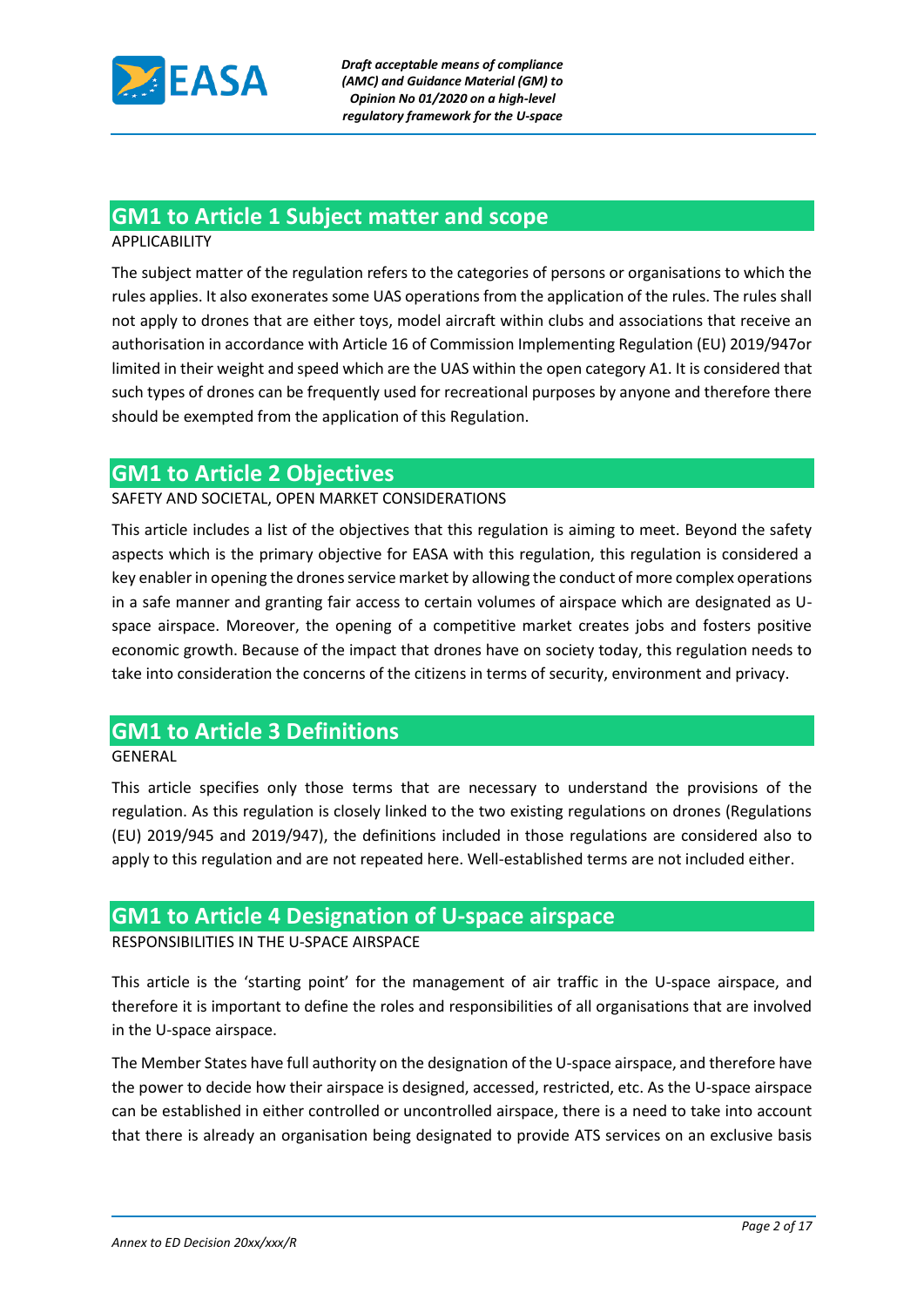

based on the Single European Sky (SES) regulation<sup>1</sup> and ICAO Standards and Recommended Practices (SARPs). Therefore, air traffic services (ATS) providers are designated to provide air traffic control (ATC) services in controlled airspace and flight information services (FIS) providers are providing FIS and alerting services in many parts of uncontrolled airspace. When designating U-space airspace and integrating USSPs to provide U-space services to UAS within controlled and uncontrolled airspace, the already established principles need to be considered and respected. Therefore, this article clarifies who is responsible for what kind of operators and how they should ensure their respective obligations. Finally, this article defines the specific coordination procedures between ANSPs and USSPs.

The principle is that ANSPs provide air navigation services (ANS) to manned aircraft while USSPs provide U-space services to UAS operators. Both ANSPs and USSPs are certified to provide their respective services in a safe, secure and continuous manner. Within controlled airspace, U-space airspace is designated by the Member States and is dynamically managed by the ANSP. The safety of operations is guaranteed by the fact that manned and unmanned traffic will not mix with each other as they are dynamically segregated and ANS and U-space services are not provided at the same time in the same volume of airspace. In uncontrolled airspace, the airspace remains uncontrolled for manned aircraft. But when the Member States designate a volume of airspace as U-space airspace, there is a restriction (therefore it could be established as a restricted area): for UAS operators, to use U-space services to fly in that airspace; and for manned aircraft operators, to make available their position at regular intervals to the USSPs. The latter can provide manned traffic information to unmanned aircraft or can geo-fence the unmanned traffic around the manned traffic. The manned aircraft operator will also be informed about the U-space airspace and the unmanned traffic either by the FIS provider or by the USSP, depending on the specific implementation. EASA considers that Uspace and its services can bring added value in terms of safety also to the manned aircraft operations flying in uncontrolled airspace as there will be more sharing of traffic information between manned and unmanned aircraft and also between manned aircraft operations themselves with the use of more affordable conspicuity devices and by sharing existing ground infrastructure. Of course, the way to ensure that there is no conflict between both operations is that they mutually share the relevant information (position and possible trajectories and for UAS also planning, etc.).

This article also underlines which U-space services are mandatory in the U-space airspace. Based on the assessment conducted by EASA of existing U-space services and their maturity, the following Uspace services are considered necessary and mandatory to ensure safe and efficient operations in each U-space airspace implementation: network identification, geo-awareness, traffic information and UAS flight authorisation. In addition, Member States may decide that additional U-space services are needed to support safe and efficient UAS operations in specific volumes of U-space airspace implementation. They can decide to mandate those based on their risk assessment. This is considered necessary when, for safety reasons, they consider that such operations require more than the mandatory services listed in the regulation. One example could be weather services for operations taking place in a location where the wind or temperature are known to be hazardous factors.

1

<sup>1</sup> Article 8 of Regulation (EC) No 550/2004 of the European Parliament and of the Council of 10 March 2004 on the provision of air navigation services in the single European sky (the service provision Regulation) (OJ L 96, 31.03.2004, p. 10) [\(https://eur-lex.europa.eu/legal-content/EN/TXT/?qid=1582541782395&uri=CELEX:32004R0550\)](https://eur-lex.europa.eu/legal-content/EN/TXT/?qid=1582541782395&uri=CELEX:32004R0550).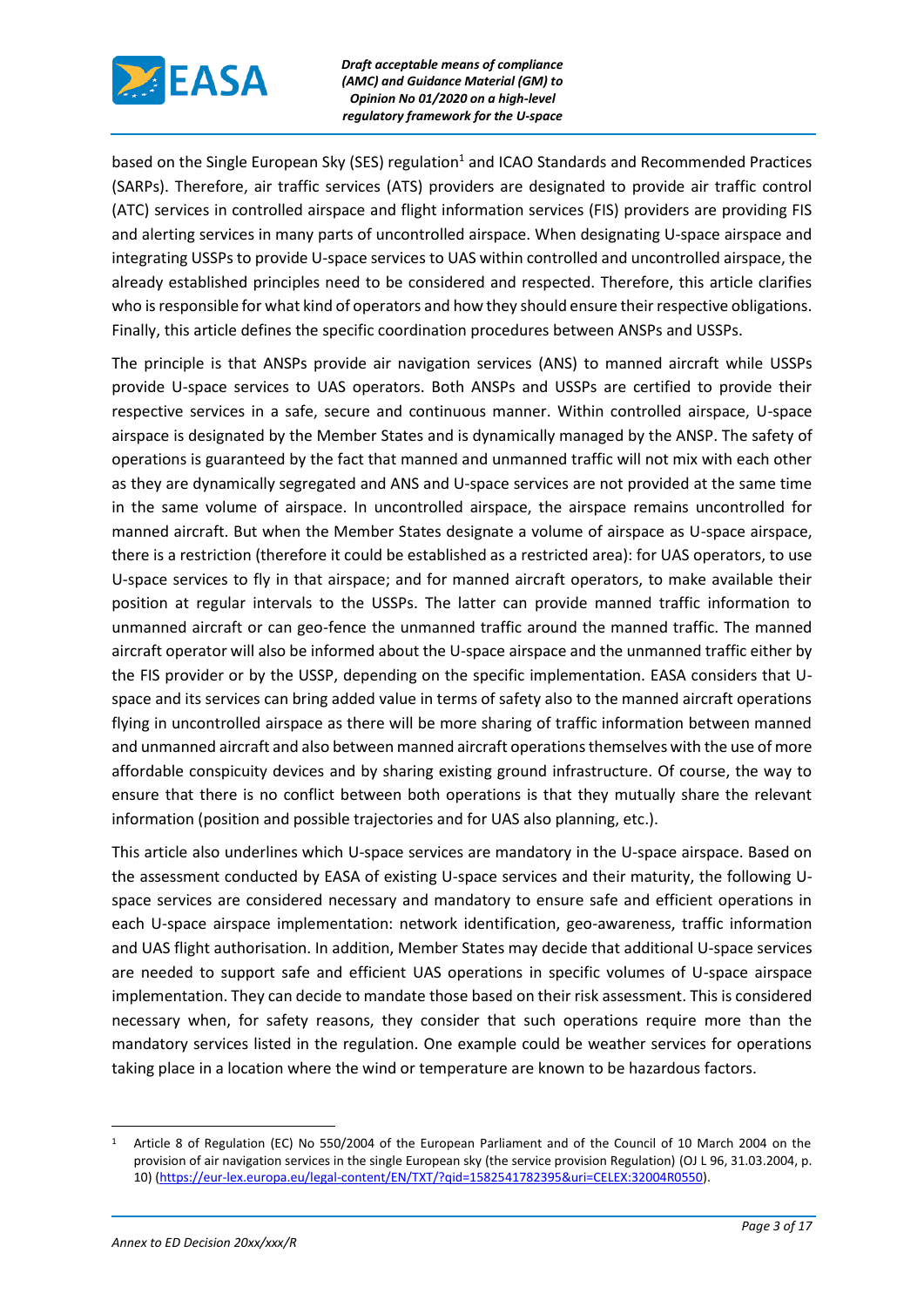

This article further clarifies the obligations of the Member States in the case of cross-border U-space airspace.

#### **GM1 to Article 5 Common Information Service**  U-SPACE ARCHITECTURE

This article contains the requirements related to the provision of the necessary information for the functioning of U-space. The objective is to ensure that the information comes from trusted sources and that it is of sufficient quality, integrity and accuracy as well as security so that the USSPs and other users such as ASNPs can use this information with full reliability when providing their services.

Based on the comments received during the AB consultation, EASA has reconsidered whether or not an organisation should be certified and designated by Member States as the CIS provider for each Uspace airspace implementation in which they will provide the service.

The fact that the Member States designate a CIS provider does not mean that there is only one CIS provider per Member State; it means that there is only one provider per U-space airspace. There could be as many CIS providers as there are designated U-space airspaces. The reason for having one CIS provider per U-space airspace is to ensure that there is one single point of contact, one single point of truth that consolidates all the information necessary for the functioning of the U-space airspace.

The CIS is at the heart of the U-space system. The information will be managed by the CIS provider. This provider ensures that all the information can be exchanged between the various organisations to fulfil their obligations. This article specifies the necessary information that needs to be made available for the U-space and the quality and information security requirements applicable for the service provider.

The CIS works on the basis that the exchange of information is being ensured by application of (open) communication protocols allowing USSPs and ANSPs to exchange information through the appropriate interface. The USSPs shall use the information provided by the CIS provider to provide U-space services to UAS operators.

This article also specifies that the CIS provider cannot be a USSP itself. This is necessary to ensure that there is no conflict of interest when the common information is made available to the different USSPs and that there is fair competition in the U-space services market.

## **GM1 to Article 5(3)(g) Common Information service**

#### DEVIATION THRESHOLD

When the CIS provider makes the authorisation for deviation threshold available, this information should include not only lateral deviation but also time-window deviation. For instance, when the UAS operator cannot meet the allocated departure window with the consequence that the flight must be realigned with current operations.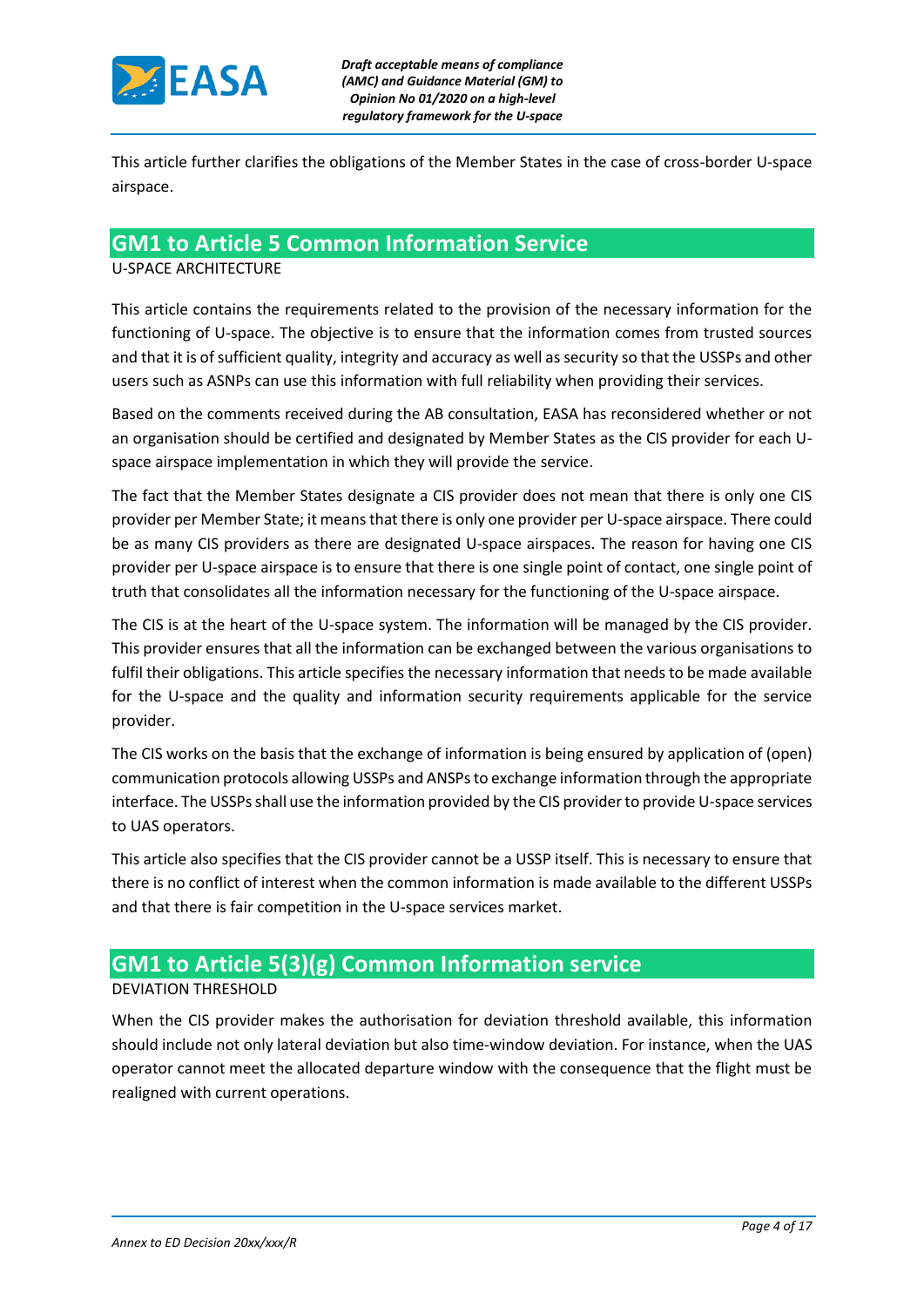

### **GM1 to Article 6 UAS operators**

OBLIGATIONS WHEN OPERATING IN U-SPACE AIRSPACE

This article covers the obligations for UAS operators when they operate in the U-space airspace. The proposed requirements are based on the assumption that UAS operators share the airspace with manned aircraft. To ensure that the risk of mid-air collision is adequately mitigated and an orderly flow of traffic is ensured, UAS operators are obliged to meet a number of requirements. At a strategic level, the UAS operators shall consider where U-space airspace is designated when preparing for their UAS operations in that airspace and establish a contract with one certified USSP of their choice that provides the mandatory set of U-space services in that airspace. At pre-tactical level, they are asked to submit their flight authorisation request form to the USSP they have a contract with if they want to operate in U-space airspace, and to ensure that they do so in accordance with the terms and conditions of the flight authorisation once it is granted by the USSP. Certain conditions need to be met prior to the flight: they are not allowed to commence their flight until they have been granted with a flight authorisation by the USSP and they have to ensure that they are able to comply with the terms and conditions given by the USSP in the granted flight authorisation. In case they cannot comply with the one granted by the USSP, they have to amend their original flight authorisation request.

Compliance with the instructions of the USSP is required, as well as ensuring that their UAS are technically capable of receiving the U-space services and of operating in the U-space airspace. The obligations are based on today's technical capability requirements for the 'open' category in the drone regulations but are additionally mandatory for the 'specific' category when flying in the U-space airspace (Regulations (EU) Nos 2019/945 and 2019/947).

## **GM1 to Article 6(1)(e) UAS operators**

SUBMISSION OF THE FLIGHT AUTHORISATION REQUEST FORM

Unless otherwise determined by the competent authority, the UAS flight authorisation request form should normally be submitted at least 5 minutes prior to estimated take-off time.

## **GM1 to Article 7 Obligations for operators of manned aircraft operating in U-space airspace**

## MINIMUM INFORMATION TO BE PROVIDED

This article covers the cases when a manned aircraft operator operates in U-space airspace that is in uncontrolled airspace and where UAS operate. In order to allow the USSPs to safely manage the unmanned aircraft in that U-space airspace and provide the UAS operator with manned traffic information, they need to know where the manned aircraft will be in the U-space airspace. They will then be able to take the necessary measures to ensure that the air risk is mitigated.

The information that manned aircraft operators need to provide is their position at regular intervals, with the necessary level of performance in terms of integrity, accuracy, continuity and availability as well as security to allow the USSPs to make use of this data for the provision of U-space services. EASA intends to propose some AMC in that regard, to define which means can be used by manned aircraft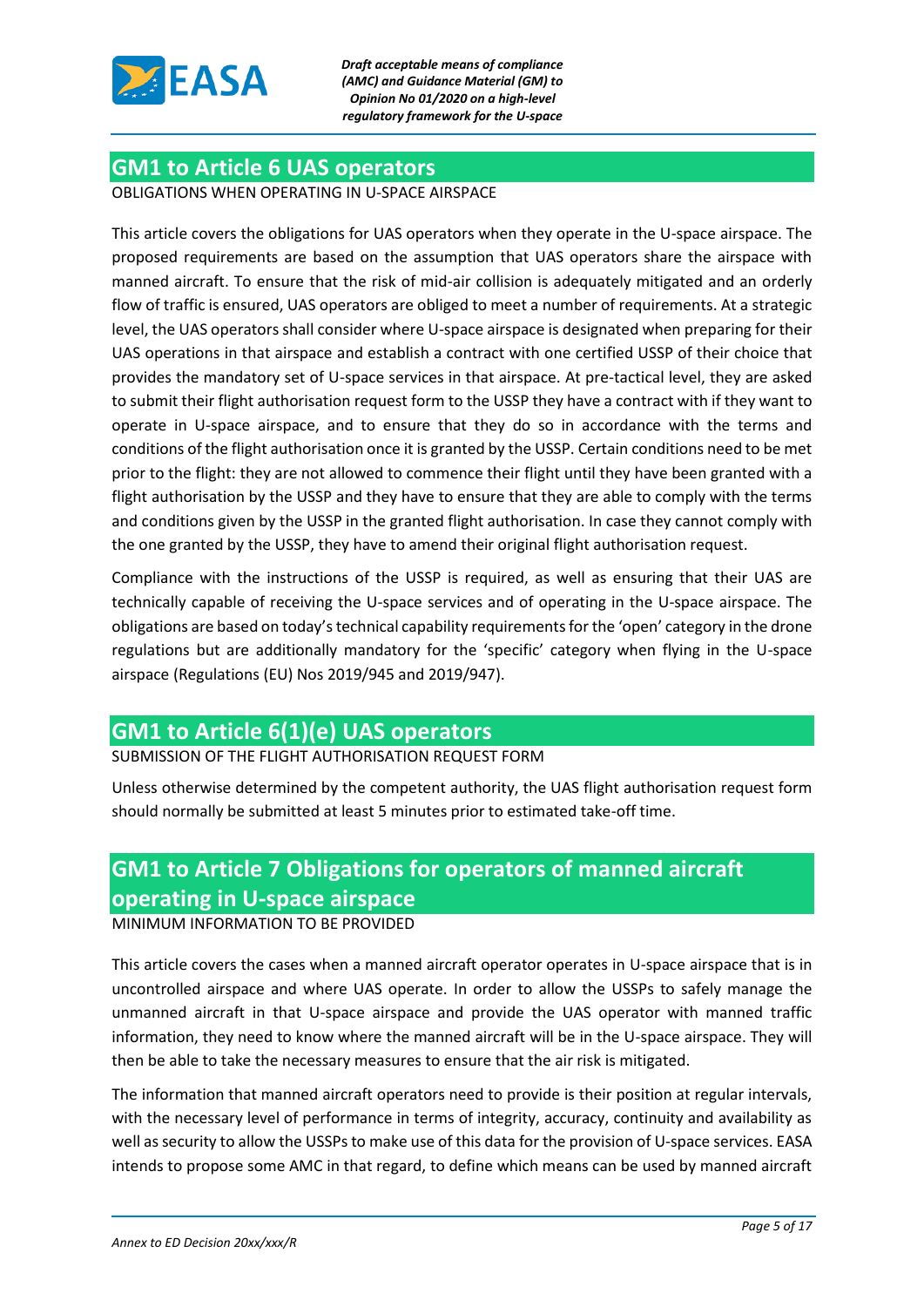

operators for the purpose of U-space airspace. These AMC will be developed together with the affected manned aviation community (e.g. general aviation, helicopter operators and military/State stakeholders).

### **GM1 to Article 8 U-space service providers**

GENERAL REQUIREMENTS

A USSP is a new entity created by the regulation proposed with this Opinion. It is an organisation that is certified by the relevant competent authority to provide U-space services in U-space airspace(s) designated by the Member States. When the USSP provides services of a pan-European nature, the certification authority is EASA. USSPs provide services to UAS operators or to other USSPs.

It is important to note that in order to be a USSP, the interested entity needs to demonstrate its capability of providing at least the four mandatory U-space services (network identification, geoawareness, traffic information and UAS flight authorisation). They can contract out the provision of some or all U-space services to other entities as long as it remains under their management control. There can also be associations of USSPs or equivalent mechanisms as long as it is clear that there is one single entity responsible for providing the minimum set of services towards the UAS operators. In relation to the flight authorisation management, USSPs are required to take actions with regard to the flight authorisation request of the UAS operators (e.g. checking for completeness, plausibility and accuracy, accept it or not, notify the UAS operator, etc.). To provide their services, they have to use the information from the CIS (e.g. airspace restrictions, status of the airspace and available traffic information) and exchange information such as UAS traffic and flight authorisation requests when necessary with ANSPs. They can do this using the relevant technical interface means in order to exchange the information between themselves.

USSPs need to be certified if they want to provide U-space services, but they do not need to be designated for the U-space airspace in which they aim to provide U-space services. Once they are certified, they can provide services in any U-space airspace in the EU. In order to be certified, they need to provide all mandatory U-space services, namely network identification, geo-awareness, traffic information and UAS flight authorisation as listed in Chapter IV.

In the short term, it is not considered that USSPs would provide ATC-like service in controlled airspace. If USSPs would provide ATC-like services (e.g. separation services for manned aircraft) within controlled airspace, they would need to meet the same certification requirements that ATS providers meet today and be designated as stipulated in the SES Regulation. This is not foreseen in the near future but as soon as U-space services similar to tactical separation services are mature (developed and validated), EASA would review the applicable regulations and defined the appropriate regulation proportionate to the safety risks associated with the service providers (e.g. with requirements equivalent to those applicable to ATS providers).

In uncontrolled airspace, USSPs provide services to UAS operators but the airspace being uncontrolled for manned aircraft, the manned aircraft need to be provided with information on where U-space airspace is established so that they can make available their position to the USSPs. This will allow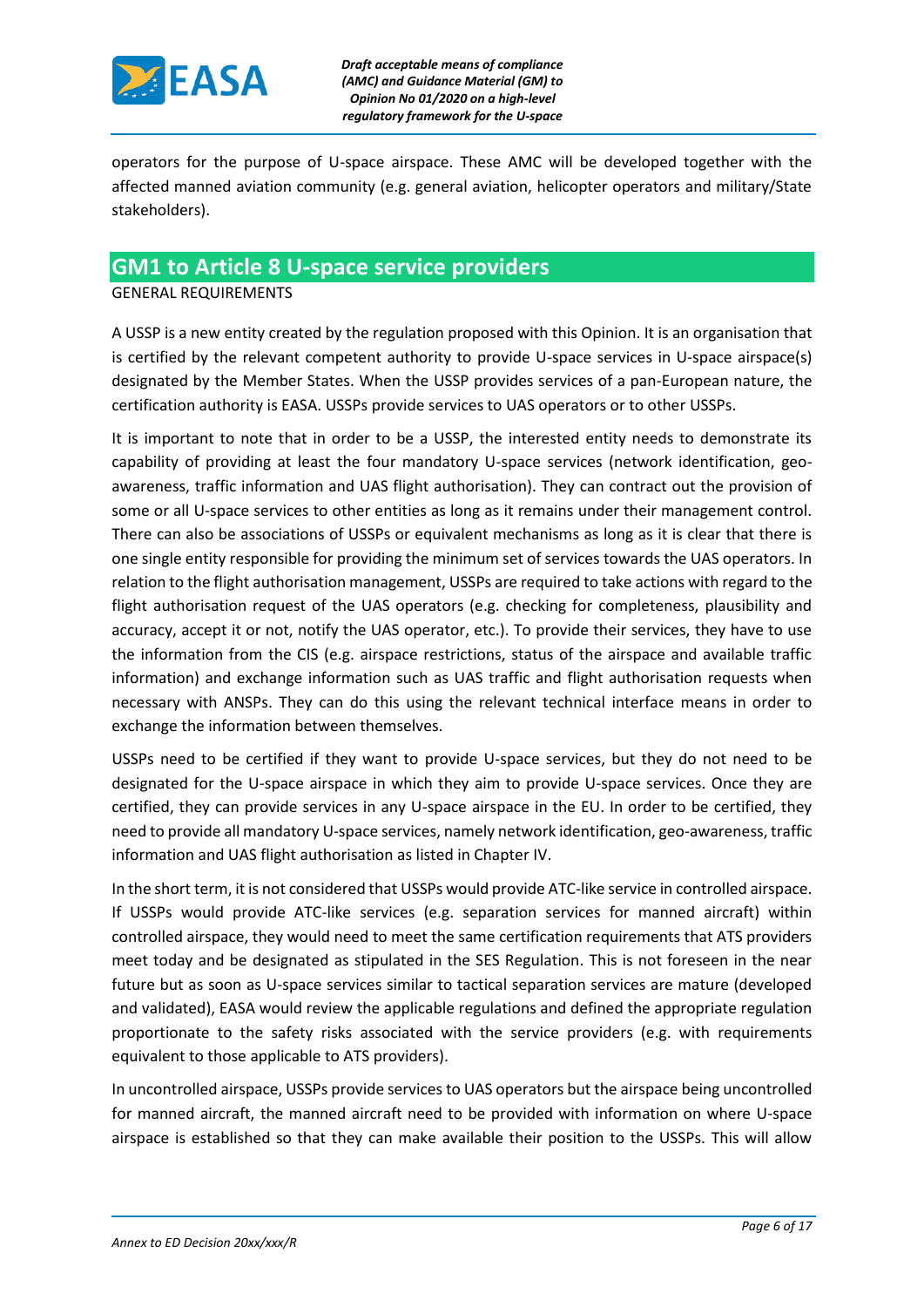

USSPs to provide U-space services to UAS with the view to resolving potential conflict and ultimately avoiding collisions.

All the requirements in this article are meant to ensure that USSPs can provide services to support the safe and efficient movement of aircraft in the U-space airspace. They are also meant to ensure coordination with the relevant ANSPs so that manned aircraft movements are safe and efficient.

## **AMC1 to Article 8(2) U-space service providers**

RETENTION OF DATA

The data retained should consist of, as a minimum:

- exchange with the UAS operators relevant to the UAS flight plan acceptance;
- requested and issued flight authorisations/re-authorisations;
- traffic information provided to UAS operators:
- coordination exchange with the ATS units and between U-space service providers;
- flown trajectory by the UAS operators;
- status and the level of service of the infrastructure used for the provision of the service

## **GM1 to Article 8(5) U-space service providers**

#### CONTINUITY OF SERVICE

U-space service providers should ensure the provision of service in which the services are available without interruption for the period of time declared in advance by the U-space service providers. The degradation of the service does not mean that the continuity of service is broken.

### **AMC1 to Article 8(6) U-space service providers**

#### UAS FLIGHT AUTHORISATION REQUEST FORM

When receiving a UAS flight authorisation request form, the U-space service provider should be equipped with applications that allow automatic syntax and semantic check of the received UAS flight authorisation request form. If one or more errors would be identified in the flight authorisation request form, all the errors in it should be identified with a single check. The errors should be notified to the UAS operator and the originator of the UAS flight authorisation request form in order to be corrected and the status of the UAS flight authorisation request form should be rejected. If rejected, for other reasons than syntax or semantic errors, these reasons should be notified to the originating UAS operator.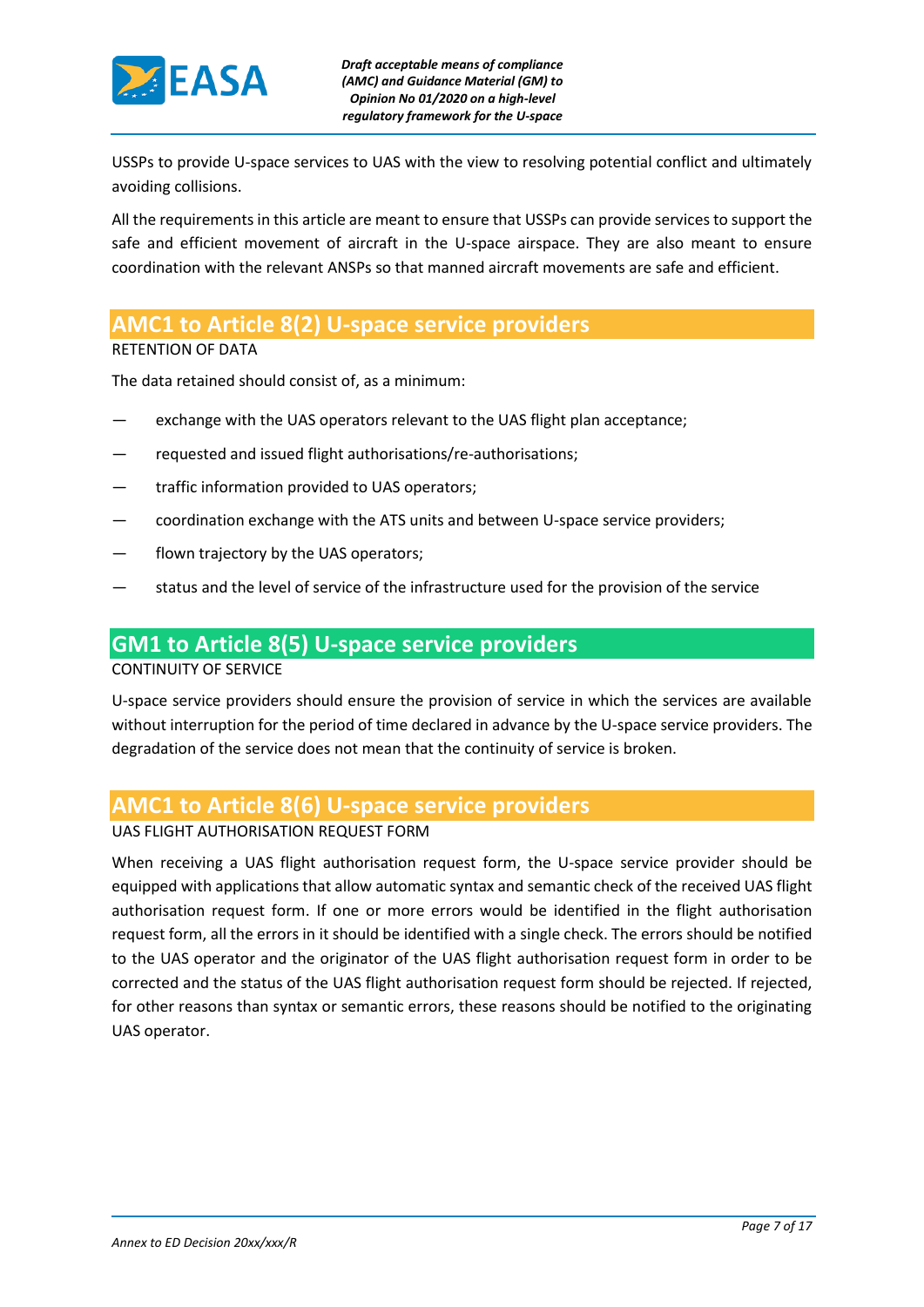

## **GM1 to Article 8(12) U-space service providers**

#### PRIORITY RULES

The priority rules referred to in this article are contained in Article 12 (Flight authorisation service). Such priority rules are given for the flight authorisation only and do not mean that U-space service providers will ensure aircraft separation.

## **GM1 to Article 9 Occurrence reporting**

#### REPORTING SYSTEM

This article requires USSPs to report occurrences, based on the current regulation on the occurrence reporting, analysis and follow-up of occurrences in civil aviation. This is applicable to all aviation actors and domains to which the regulation applies and it is considered important for safety that the occurrences in which U-space activities are involved also need to be reported. It is important to note that the present occurrence reporting regulation does not define all the U-space-related occurrences but EASA will make proposals to the European Commission on the relevant U-space occurrences in the very near future.

## **AMC1 to Article 9(1) Occurrence reporting**

#### REPORTING PROCEDURES

The service provider should establish procedures to be used for reporting to the competent authority and any other organisation required which include:

- (a) description of the applicable requirements for reporting;
- (b) description of the reporting mechanism, including reporting forms, means and deadlines;
- (c) personnel responsible for reporting; and
- (d) description of mechanism and personnel responsibilities for identifying root causes, and the actions that

## **GM1 to Article 10 Network identification service**

#### GENERAL EXPLANATION

This article clarifies that the identification service proposed in the U-space framework is based on the requirements for remote identification contained in Regulation (EU) 2019/945 to avoid requiring additional UAS equipment or capabilities. Nevertheless, the purpose of the service is complementing the original intent of the one in Regulation (EU) 2019/945. Whereas the remote identification in Regulation (EU) 2019/945 supports the authorities in aspects related to security and privacy, the network identification service within U-space airspace operationally supports traffic safety and the traceability of the unmanned aircraft during its flight. Indeed, based on this information, the USSPs can share UAS traffic information between themselves and therefore provide traffic information to UAS operations. This service meets the objective of providing advice and information useful for the safe and efficient conduct of UAS flights. The content of the information is based on the list included in Regulation (EU) 2019/945 for consistency and in order to avoid additional UAS equipment or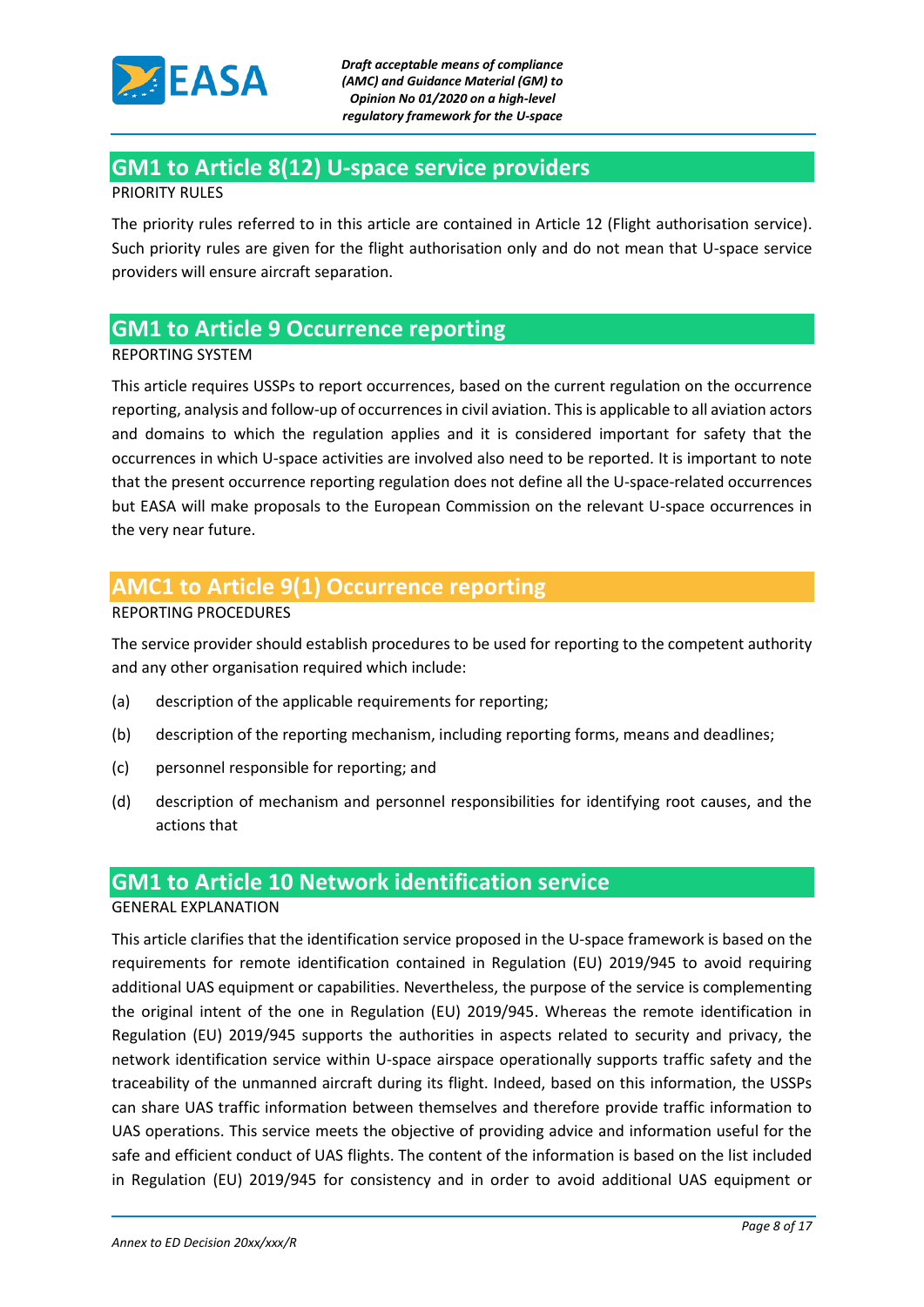

capabilities in particular for the 'open' category. In addition, it is now specified that both broadcast and network information shall be received. This is consistent with the upcoming amendment to Regulation (EU) 2019/945 and supports the redundancy under certain use cases, although limited to certain cases of U-space airspace implementation.

## **GM1 to Article 11 Geo-awareness service**

#### GENERAL EXPLANATION

This article contains the service requirements when USSPs provide geo-awareness service to UAS operators. The geo-awareness contained in Regulation (EU) 2019/945 is related to the UAS capabilities and the requirements for the Member States when they decide to establish geographical zones or for the UAS operators to follow and comply with the specification of these zones. This services aims to support UAS operators in fulfilling these obligations as it provides this information (where it is allowed to fly and where not) with the level of accuracy and other performance for which it has been certified. By using this service in a U-space airspace, the UAS operators can discharge part of their responsibility related to this UAS operator obligation.

## **GM1 to Article 12 Flight authorisation service**

#### GENERAL EXPLANATION

This article provides the description for the flight authorisation service. This service is mandatory in both controlled and uncontrolled airspace and applies to UAS operators only, not to manned aircraft — like the rest of the U-space services. The reason for being mandatory also in uncontrolled airspace is the need for situational awareness of the USSPs of all the UAS traffic intending to operate in the Uspace airspace. This allows USSPs to apply the prioritisation rules prior to providing the authorisation. It also allows them to pre-tactically manage traffic flow. With the information about the intended flight and other information about the type of the operations and its endurance as well as some related aircraft performance, the USSPs should be able to de-conflict the potentially conflicting flights before these flights take place. In order to do so, when there is more than one USSP providing U-space services in the U-space airspace, all USSPs are obliged to share the flight authorisation requests between themselves (of course adhering to the GDPR requirements). The platform that was foreseen for all USSPs providing services in a certain case of U-space airspace implementation was named in the previous draft 'USSP platform'. Based on the comments received during the consultation which indicated that EASA's proposal was going too much into an architecture, the requirements related to the USSP platform have been included into the USSPs' obligations and some other are proposed as requirements for the CIS provider. Still, the objective is the same. In some cases of U-space airspace implementation, this obligation for the USSPs to be able to identify and share information between all the USSPs providing services within U-space airspace is fulfilled with the so-called discovery and synchronisation service. This approach will be included by EASA in the associated AMC and GM in the near future.

As mentioned above, in Article 6 (UAS operators), the flight authorisation service is provided on the basis of the UAS operator having filled in the flight authorisation request form (former flight plan) that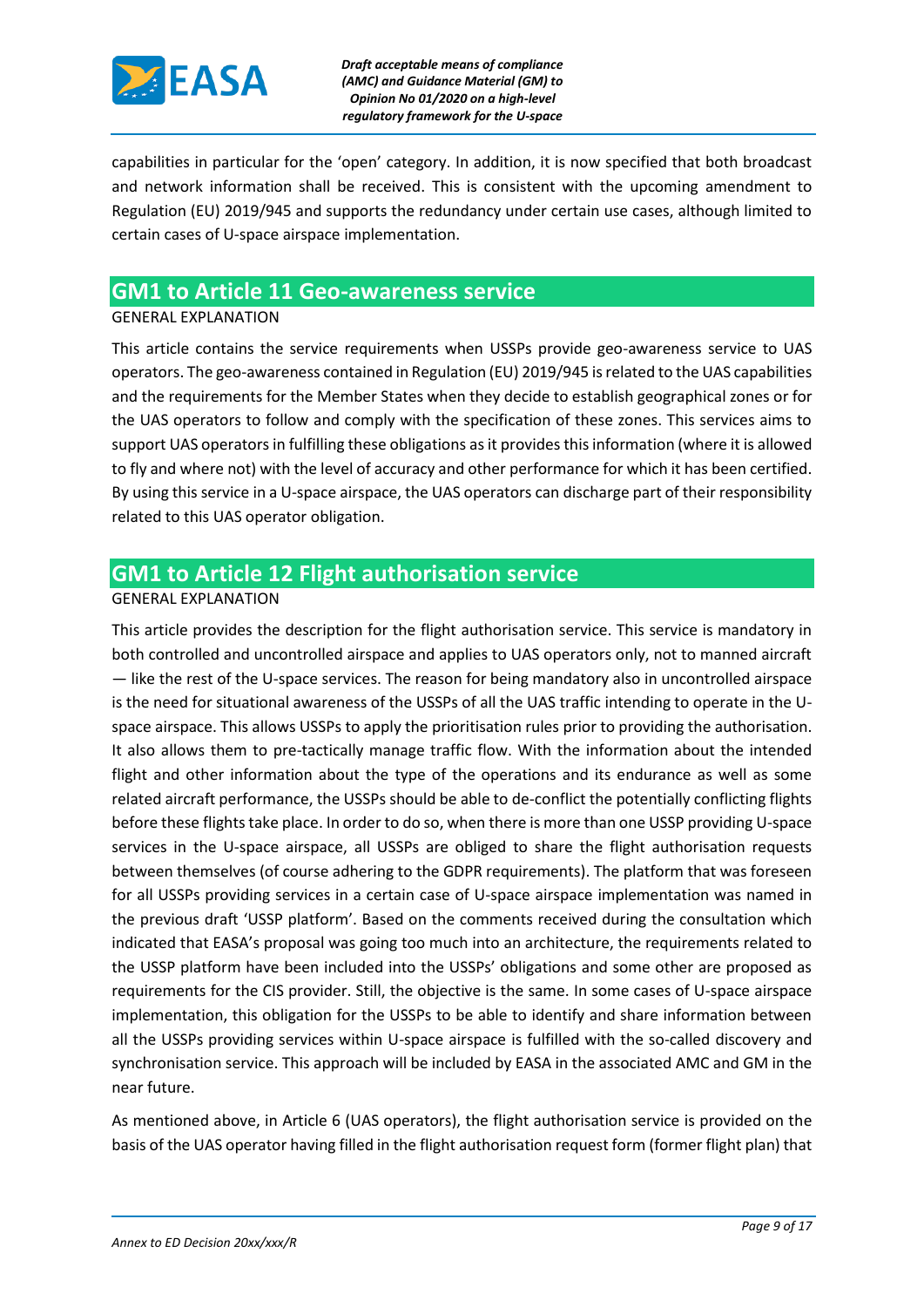

UAS operators need to fill in before flight departure. The content of this form is provided in Appendix 2 to the Regulation.

### **GM1 to Article 13 Traffic information service**

#### GENERAL EXPLANATION

This article contains the requirements for the provision of known air traffic information relevant to the UAS operator's flight (those in close proximity to the position or intended route of the UAS flight). To provide this service, the USSP may use the information on other traffic available to them through the network identification system or through other technical means (e.g. from manned aircraft ADS-B, transponders, etc.) implemented in the U-space airspace. The main objective of this service is to alert and to help the UAS operator to avoid a collision.

This service provides the alerts, air situation and known/predicted (e.g. if tracking service is available) traffic to the UAS operator.

Detailed and accurate information about the position of other unmanned aircraft and the update frequency of the information will need to be identified and being assessed during the USSP certification process for the specific U-space airspace implementation.

## **GM1 to Article 14 Tracking information service**

#### GENERAL EXPLANATION

This article contains the requirements when tracking service is used as a supporting service to provide traffic information services and support, for instance, the flight authorisation service. This service can be used to track the real-time and historical telemetry data of the UAS if the necessary supporting infrastructure exists and the UAS is flying in the range of the service capability. The providers of such service can track UAS through the signal between the aircraft and its remote controller as well as through additional surveillance observations available for the same UAS flight. They can then fuse all this information to calculate/estimate a UAS flight track. To be able to provide this service, there is a need to have different UAS flight information sources. The performance expected from this service will be based on the performance of the UAS flight information sources and the method and algorithm used for the tracking fusion. They shall be commensurate with the specific U-space airspace implementation and this shall be assessed during the certification process.

In practical terms, this service receives data from the different tracking sources coming from the USSPs (e.g. e-identification), UAS or the CIS provider to fuse it into unique and reliable UAS flight tracks.

## **GM1 to Article 15 Weather information service**

#### GENERAL EXPLANATION

This article lays down the requirements for the weather services and what weather information should be provided by USSPs providing weather service. This service collects the weather information necessary to support UAS operational decisions in a specific U-space airspace and support the provision of other U-space services such as the flight authorisation service.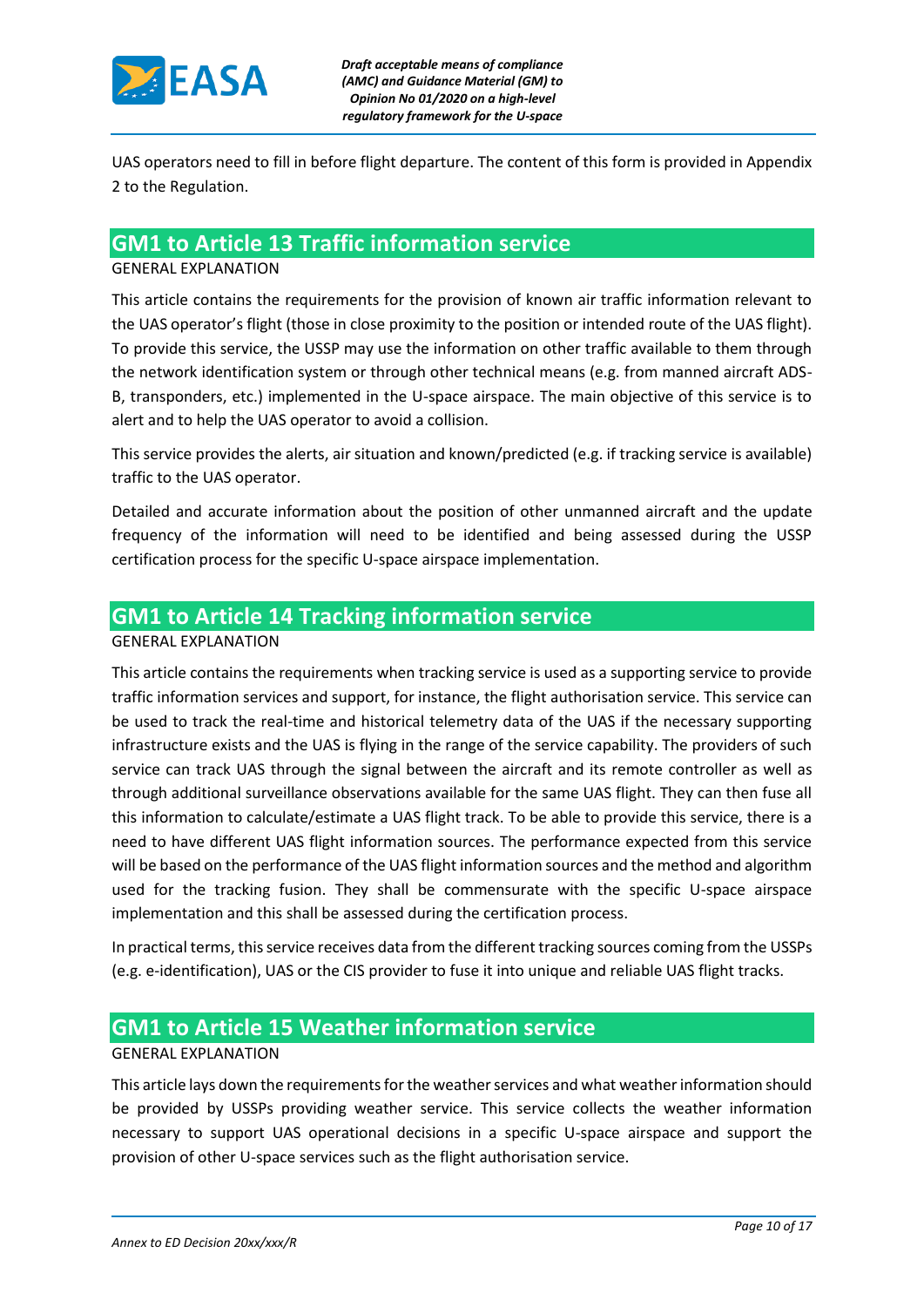

It is recognised that the weather information for UAS operations may be different from the one provided by today's meteorological service providers; in particular, as regards support of operations under the 'open' and 'specific' categories. UAS can fly near buildings and in areas where current aeronautical meteorological information is not always provided. Therefore, this article specifies a minimum content of weather information to be available for the purpose of UAS operations in the near future. It does not exclude the possibility that current aeronautical meteorological service providers can also provide this service.

The proposed regulation does not specify who may provide this service. Regulation (EU) 2017/373<sup>1</sup> contains the provisions on aeronautical meteorological services for MET providers that provide aeronautical meteorological services within ATM/ANS. In accordance with Regulation (EC) No 550/2004 (the SES service provision regulation), MET providers have to be certified to provide MET services; however, they may be designated (or not) by Member States to provide services. This is the case for MET providers providing aeronautical meteorological services within ATM/ANS. The legal basis for U-space services and their providers does not require any designation of these organisations and, therefore, this leaves the door open as to which organisation may provide weather services in the U-space airspace.

## **GM1 to Article 16 Conformance monitoring service**

#### GENERAL EXPLANATION

This article includes a general description of the objective of the conformance monitoring service and what the requirements are for the USSPs providing this service. This service checks the current track of each UAS with respect to its planned mission as defined in the approved flight authorisation and compares it with it. It also considers the existence of new geo-fencing areas dynamically established and not existing before the flight authorisation was approved and alerting the UAS operators when detecting non-conformities. The monitoring is performed per UAS flight. When non-conformities of the UAS flight are detected, and potential hazardous situations are evident, the USSPs shall also alert other traffic (manned or UAS) and other USSPs or other relevant authorities with the available means. It is acknowledged that for some VLOS flights in areas of very low traffic, the monitoring service will be of little added value. This is however a U-space service that supports achieving the objectives of the Regulation as soon as traffic density and complexity increase.

## **GM1 to Article 17 Application for a CIS provider and U-space service provider certificate** GENERAL REQUIREMENTS

#### The provision of U-space services /CIS within the EU shall be subject to certification by the relevant competent authority established by the Member States. In the case of USSPs that wish to provide U-

**.** 

<sup>1</sup> Commission Implementing Regulation (EU) 2017/373 of 1 March 2017 laying down common requirements for providers of air traffic management/air navigation services and other air traffic management network functions and their oversight, repealing Regulation (EC) No 482/2008, Implementing Regulations (EU) No 1034/2011, (EU) No 1035/2011 and (EU) 2016/1377 and amending Regulation (EU) No 677/2011 (OJ L 62, 8.3.2017, p. 1) [\(https://eur-lex.europa.eu/legal](https://eur-lex.europa.eu/legal-content/EN/TXT/?qid=1582472923004&uri=CELEX:32017R0373)[content/EN/TXT/?qid=1582472923004&uri=CELEX:32017R0373\)](https://eur-lex.europa.eu/legal-content/EN/TXT/?qid=1582472923004&uri=CELEX:32017R0373).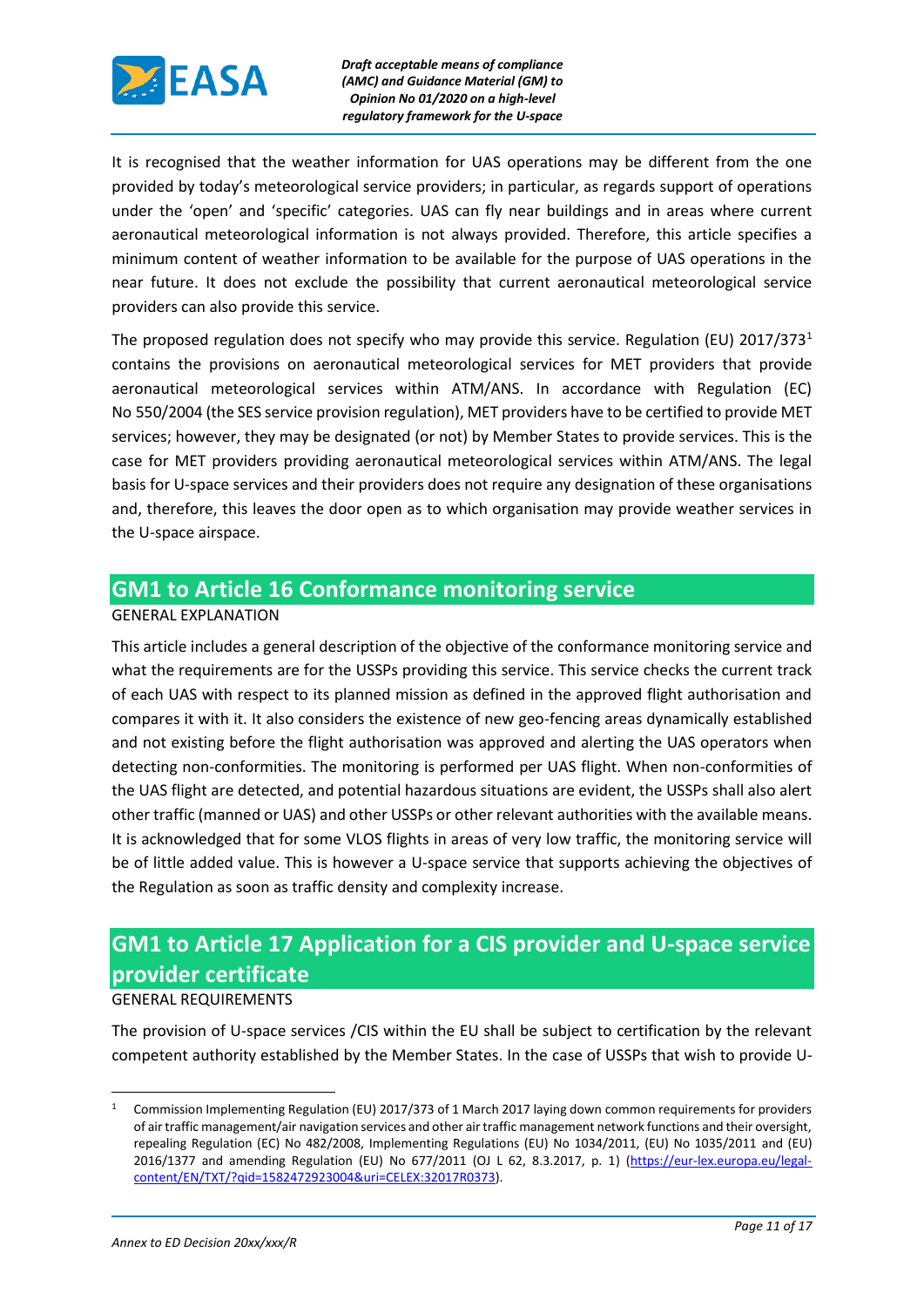

space services across the EU (pan-European services), the certifying authority is EASA. This article provides the framework for the recognition of certificates at EU level. In order to provide the CIS as well as U-space services, both the CIS provider and the USSP have to be certified by the competent authority. The certification scheme aims at preserving public interest requirements, most notably in terms of safety, and the certificate confirms that the CIS provider or USSP meets the requirements contained in the Regulation for providing specific services to the level of performance defined for the particular U-space airspace implementation and commensurate with the risk associated with the services they provide.

The competent authority issues the certificate provided they comply with the requirements referred to in Article 6 and those contained in Chapter IV for the U-space services they provide. Certificates are issued for a bundle of such services (network identification, geo-awareness, traffic information and flight authorisation plus any supporting U-space services used to provide the mandatory ones) and the competent authority shall check the validity of the certificate on a regular basis. The certificates shall specify the rights and obligations of the CIS provider and USSP, with particular regard to safety and also with regard to security of information (e.g. cybersecurity). In order to maintain their certificate valid once it has been issued, the USSP and CIS provider shall respect the conditions and limitations set out by the certifying competent authority in Appendices 2 and 3 for the USSP (see paragraph below) and CIS provider respectively. Such conditions should be objectively justified, nondiscriminatory, proportionate and transparent.

Appendices 2 and 3 introduce the standard certificate forms for the USSP and the CIS provider. By introducing this single certificate concept, all the privileges of a USSP are to be mentioned in the attachment to the certificate specifying the types of U-space services, the respective conditions and associated limitations. For the CIS provider, the certificate form does not include an attachment with the type of services, conditions and limitations of the certificate because the CIS provider shall always provide the required CIS for the U-space airspace for which the CIS provider has been designated. This facilitates the mutual recognition of certificates across the EU.

## **GM1 to Article 18 Conditions for obtaining a certificate**

#### GENERAL

This article lists the conditions for obtaining a CIS or a USSP certificate. It is based on criteria and requirements similar to those used for ATM/ANS providers (those contained in Subpart B of Annex III to Commission Implementing Regulation (EU) 2017/373) to obtain and maintain their certificate. These requirements are considered to be also applicable to CIS providers and USSPs providing services to UAS operators in the U-space airspace as their services are of a similar nature to that of the ones provided by ATM/ANS providers.

As both the CIS provider and USSPs are organisations that directly contribute to safe UAS operations within U-space airspace, it is important that they have a risk-based management system in place. In order to apply this system and to take into account the different types of CIS providers/USSPs and the performance of the services they manage, the proposal lists some necessary requirements for the management system. The elements of this management system are therefore harmonised for all the different types of CIS providers or USSPs, but their application may be different depending on the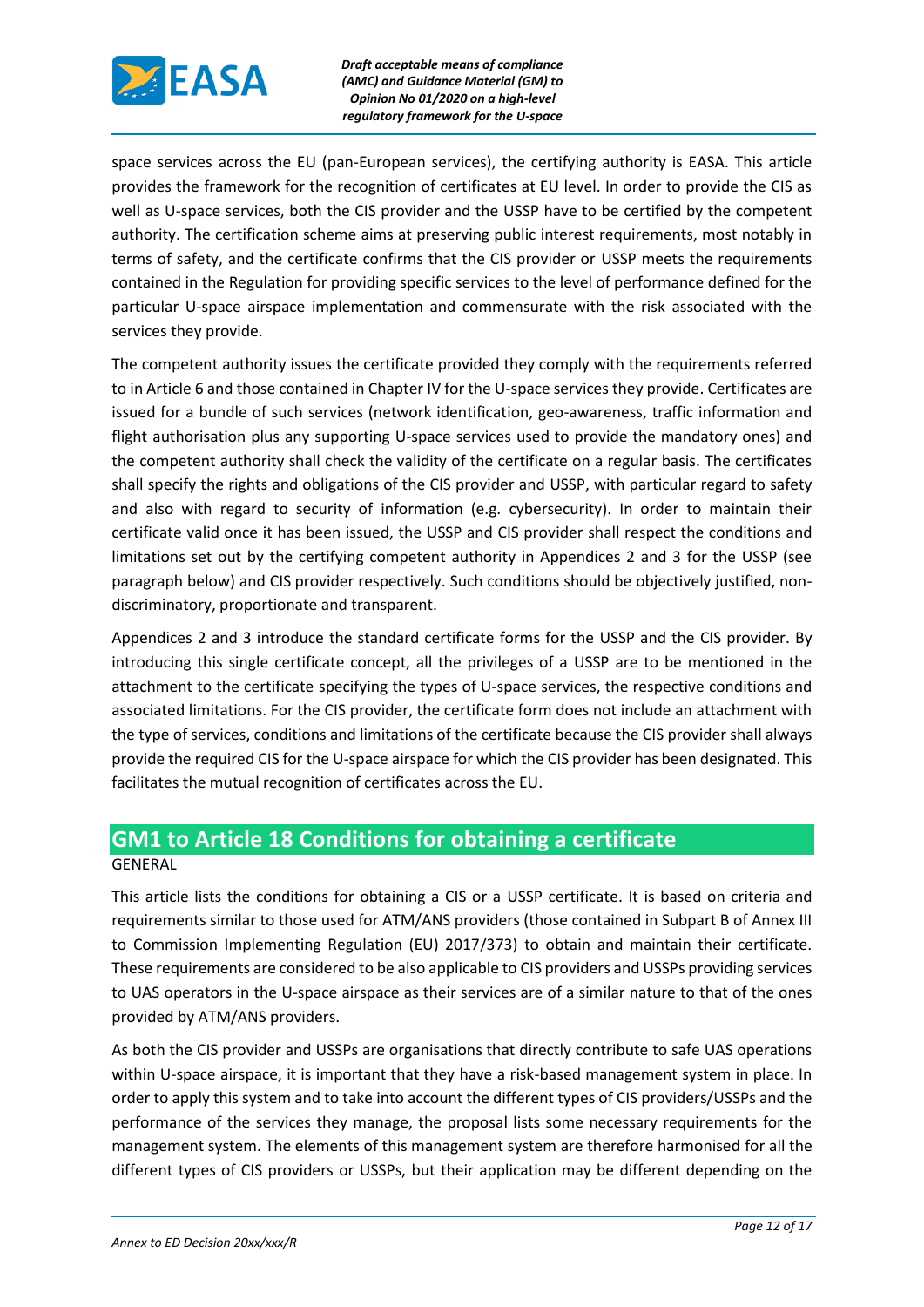

different services provided. Therefore, the proposed management system provides a proportionate application of requirements to both providers.

Subpart B of Annex III to Commission Implementing Regulation (EU) 2017/373 is referenced as it includes the elements of the management system, the procedures to manage the changes to such system and what to do in case some activities are contracted to other organisations. In addition, personnel and facilities requirements, the storage and protection of records as well as the provision of an operations manual are also important elements to assess as a prerequisite for granting a certificate.

The management system required for USSPs and CIS providers is focused on managing the performance of the services they provide and as such is focused on quality and managing the relevant interfaces with those providers and organisations that have the safety view (ATC providers and UAS operators). Similarly to ANSPs, when the USSPs provide ATC-like services such as tactical de-confliction services to UAS operators and therefore they have the safety view, they will be required to have a safety management system in place.

Once they can demonstrate that the way they are organised corresponds to the provision of their services and those are provided to the level of the required performance, CIS providers/USSPs may be granted with a certificate by the competent authority.

CIS providers and USSPs are also required to implement an information security management system which is quite important for these organisations as in order to provide their services, they will use highly automated systems with a high degree of digitalisation. In addition, they will need to implement the necessary liability and insurance covers corresponding to their services and the relevant emergency response as conditions to obtain a certificate.

## **GM1 to Article 18(1) Conditions for obtaining a certificate**

TECHNICAL AND OPERATIONAL CAPACITY

Technical and operational capacity should include a sufficient number of personnel to perform its tasks and discharge its responsibilities.

## **AMC1 to Article 18(2) Conditions for obtaining a certificate**

QUALITY OF U-SPACE SERVICES

When the Common Information service provider uses systems and equipment to ensure the quality of the U-space services, it should ensure that such systems and equipment can provide the following quality performance: reliability, accuracy, integrity, responsiveness, assurance (to be further completed/improved)

## **AMC1 to Article 18(5) Conditions for obtaining a certificate**

#### INFORMATION SECURITY THREAT

Information security threat may be any circumstance or event with the potential to adversely impact the operation, systems and/or constituents due to human action (accidental, casual or purposeful,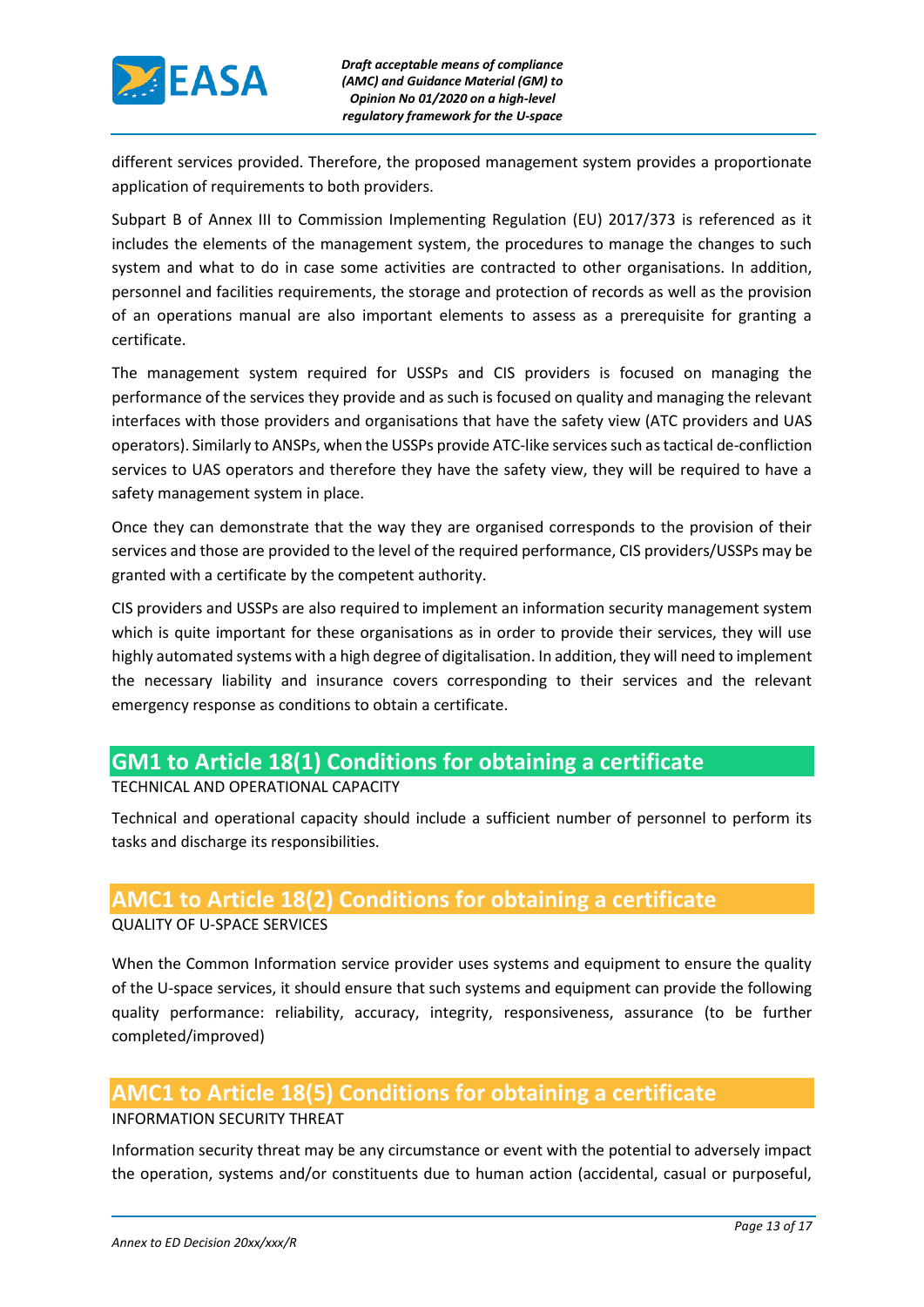

intentional or unintentional, mistaken) resulting from unauthorised access, use, disclosure, denial, disruption, modification, or destruction of information and/or information system interfaces. This should include malware and the effects of external systems on dependent systems, but does not include physical threats.

## **AMC1 to Article 18(6) Conditions for obtaining a certificate**

SAFETY ASSESSMENT

- (a) The CIS/U-space service provider should ensure that the safety assessment comprises:
	- (1) the identification of hazards;
	- (2) the risk analysis of the effects related to a change;
	- (4) the risk evaluation and, if required, risk mitigation for a change;
	- (5) the verification that any change meets the safety criteria;
	- (6) the specification of the monitoring criteria necessary to demonstrate that the service delivered by the changed functional system will continue to meet the safety criteria.
- (b) The safety assessment should be conducted by the CIS/U-space services provider itself. It may also be carried out by another organisation, on its behalf, provided that the responsibility for the safety assessment remains with the CIS/U-space services provider.

## **GM1 to Article 18(6) Conditions for obtaining a certificate**

SAFETY ASSESSMENT

- (a) A safety assessment needs to be performed before a CIS/U-space service provider is granted a certificate and when a change affects a part of the management system of the CIS/U-space service provider and that is being used in the provision of its services.
- (b) The safety assessment or the way it is conducted does not depend on whether the change is a result of a business decision or a decision to improve safety.

## **AMC1 to Article 18(8) Conditions for obtaining a certificate**

INSURANCE COVER

The method employed to provide the cover should be appropriate to the potential loss and damage in question, taking into account the legal status of the providers concerned and the level of commercial insurance cover available.

## **GM1 to Article 19 Validity of the certificate**

#### CONDITIONS OF VALIDITY

This article mitigates the situations where a CIS provider or USSP does no longer comply with the requirements applicable to it. Two major elements are taken into account: the operational and financial performance.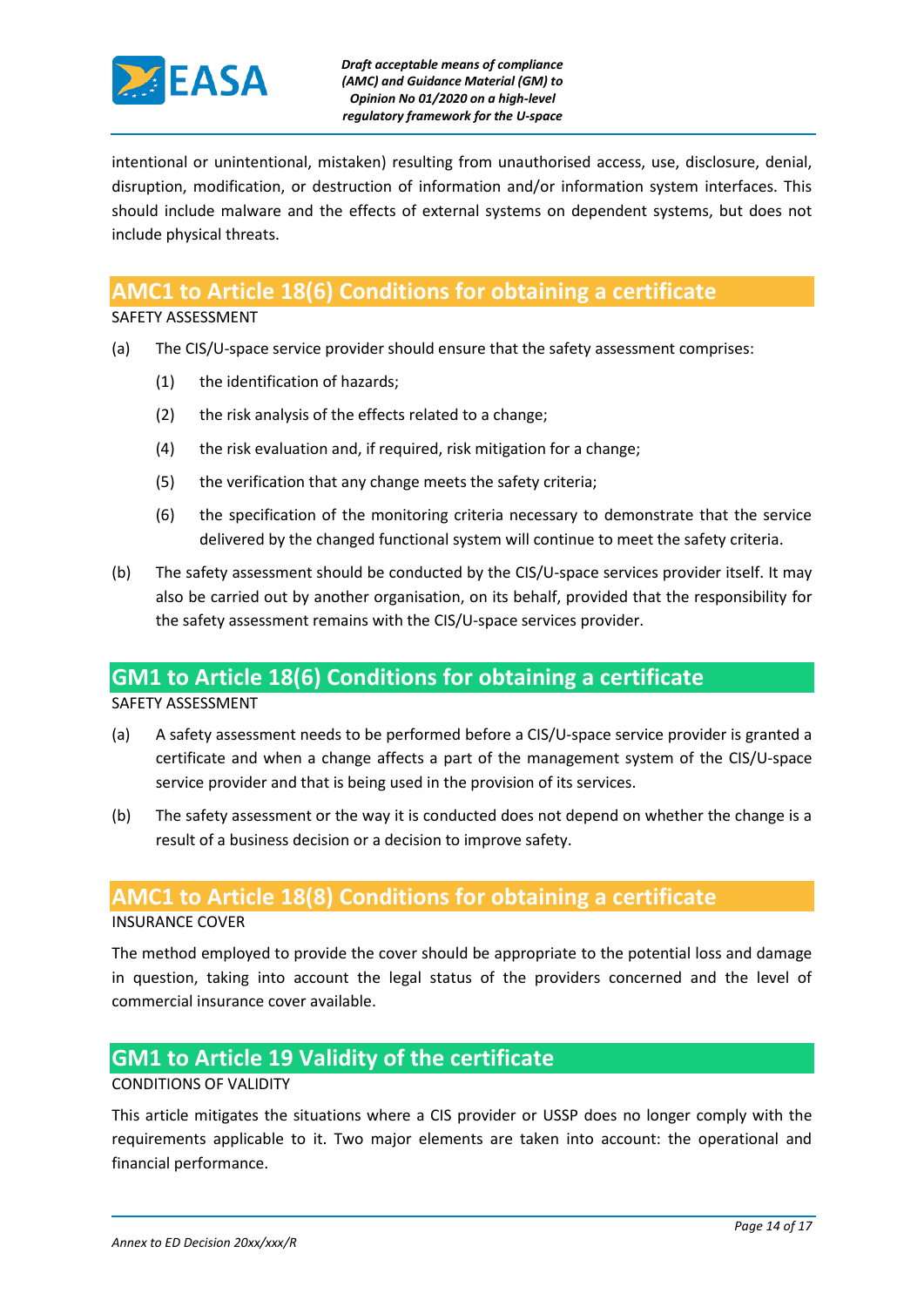

If the competent authority finds that the holder of a certificate no longer satisfies the requirements, it can act appropriately to ensure that safety is not compromised. Such measures may include the revocation of the certificate.

The validity of the certificate is unlimited provided that the CIS provider or USSP continues to operate in compliance with the requirements of this Regulation. This approach should facilitate and promote the implementation of a risk-based oversight scheme by the competent authority, and also allow for continuous oversight based on the identified risks instead of oversight aiming at ensuring compliance and closing the findings only at the stage of the re-certification process.

A specific paragraph reflects the situation where the provider is not active, either at the beginning or during its activities. This is to ensure that the certificate serves its main purpose which is to ensure that the provider operates and continues to operate under the applicable requirements.

## **AMC1 to Article 19(3) Validity of U-space service provider certificate**

CRITERIA FOR THE ASSESSMENT OF THE FINANCIAL PERFORMANCE OF U-SPACE SERVICE PROVIDERS

- (a) U-space service providers should be able to meet their financial obligations, such as fixed and variable costs of operation or capital investment costs. They should use an appropriate costaccounting system.
- (b) They should demonstrate their ability through balance sheets and accounts, as applicable under their legal statute, and regularly undergo an independent financial audit.

## **GM1 to Article 20 Competent authority**

#### RESPONSIBILITIES

The main objective of this article is to ensure that the competent authorities have the capacity to assess the resources needed to effectively perform their certification, oversight and enforcement tasks and to act accordingly should this not be the case. It also specifies that EASA is the competent authority for the CIS providers or USSPs providing pan-European services, that is if they provide services within more than one Member State or when the services are provided from outside the territory to which the EU Treaty applies.

## **GM1 to Article 21 Tasks of the competent authorities**

#### CERTIFICATION, OVERSIGHT AND OPERATIONAL RESPONSIBILITIES

This article proposes requirements for competent authorities that perform certification, oversight and enforcement tasks in respect of the CIS provider and USSPs. It also lists a number of obligations that are directly related to the functioning of the U-space system.

With a view to ensuring that the requirements for the CIS provider or USSPs are complied with at all times while ensuring that the competent authorities can effectively perform their tasks, those authorities are granted certain specific investigatory powers. Those powers should be exercised in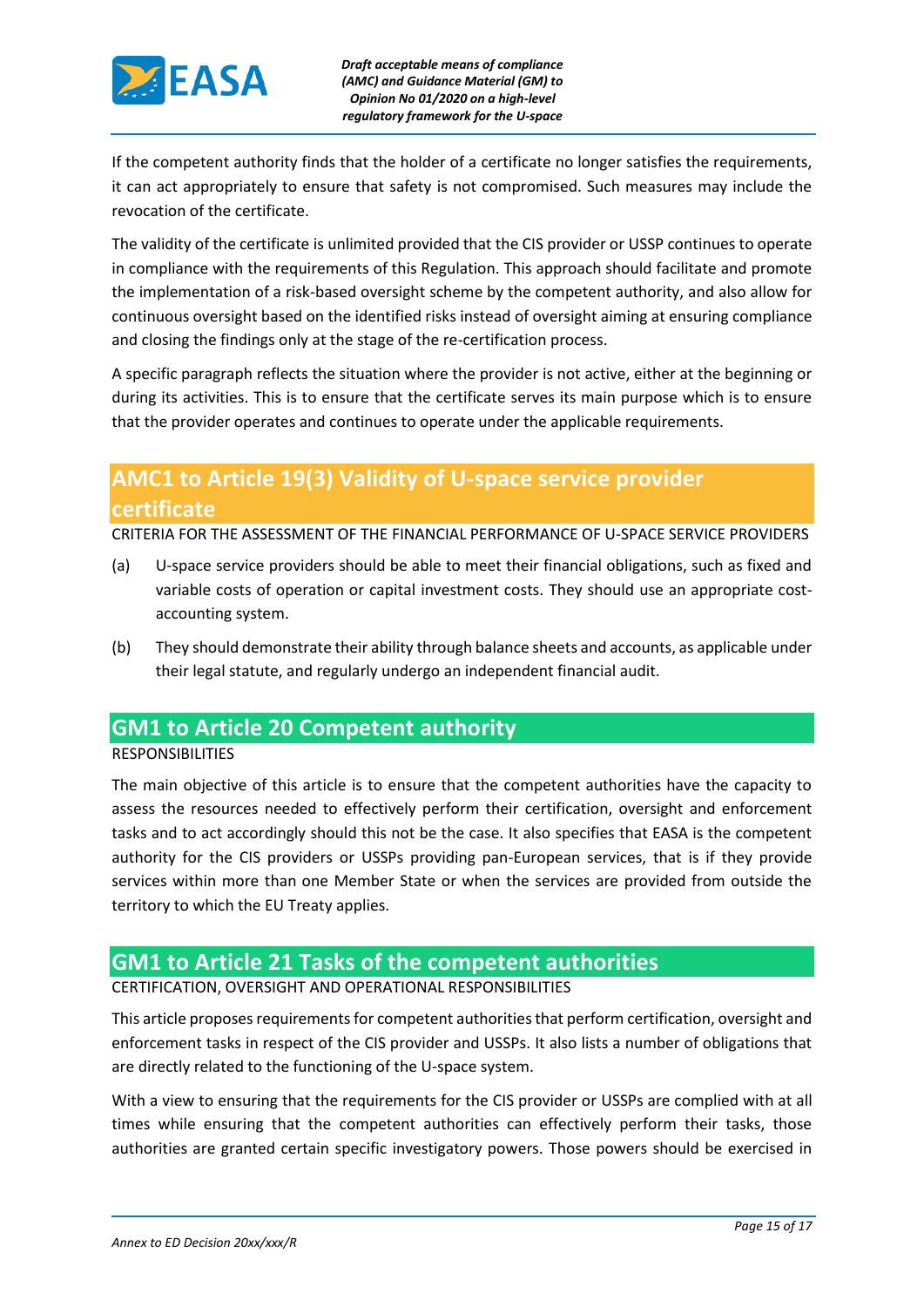

accordance with the applicable national rules and procedures, while having due regard to a number of specific elements which are meant to ensure a fair balance between all rights and interests.

Competent authorities also need to act in order to ensure that the U-space system as a whole can function properly. This is why they are mandated to establish and maintain a registration system to record the service providers involved in the U-space, to determine the type of data to be made available to those who need it, and the way this data can be exchanged in order to guarantee interoperability of the systems.

## **GM1 to Article 21(1)(h) Task of the competent authorities**

AVAILABILITY OF THE INFORMATION

[Guidance material to be further developed to provide examples of the relevant information to be provided].

# **GM1 to Article 22 Exchange of safety information and safety**

#### **measures**

COOPERATION, COLLECTION AND ANALYSIS OF SAFETY INFORMATION

This article highlights the importance of safety information exchange between the national authorities and EASA so that they can take the necessary measures to address the safety issues and notify them to the persons or organisations concerned.

## **GM1 to Article 23 Pricing of U-space services**

#### PRICING FREEDOM

A UAS operator should be able to rely on a single contract with a USSP of its choice that covers all required U-space services in a U-space airspace. USSPs can decide to conclude subcontracts with other USSPs or other organisations if they are not able to provide all mandatory services themselves. However, the USSP remains responsible for all mandatory services provided in the particular U-space airspace implementation.

U-space services should be provided in a competitive market. USSPs should be allowed to offer their services on the European market and be free to set prices in line with market demand and in all transparency.

Airspace users within the ATM system should not contribute to the financing of the U-space services. The regulation should avoid any cross-subsidisation between the provision of ANS and U-space services.

## **GM1 to Article 24 Pricing of CIS**

#### ECONOMIC REGULATION

The CIS provider designated per U-space airspace is one. This is a monopoly and the price of the CIS thus needs to be regulated. The price should reflect the cost for the management of the CIS, with a